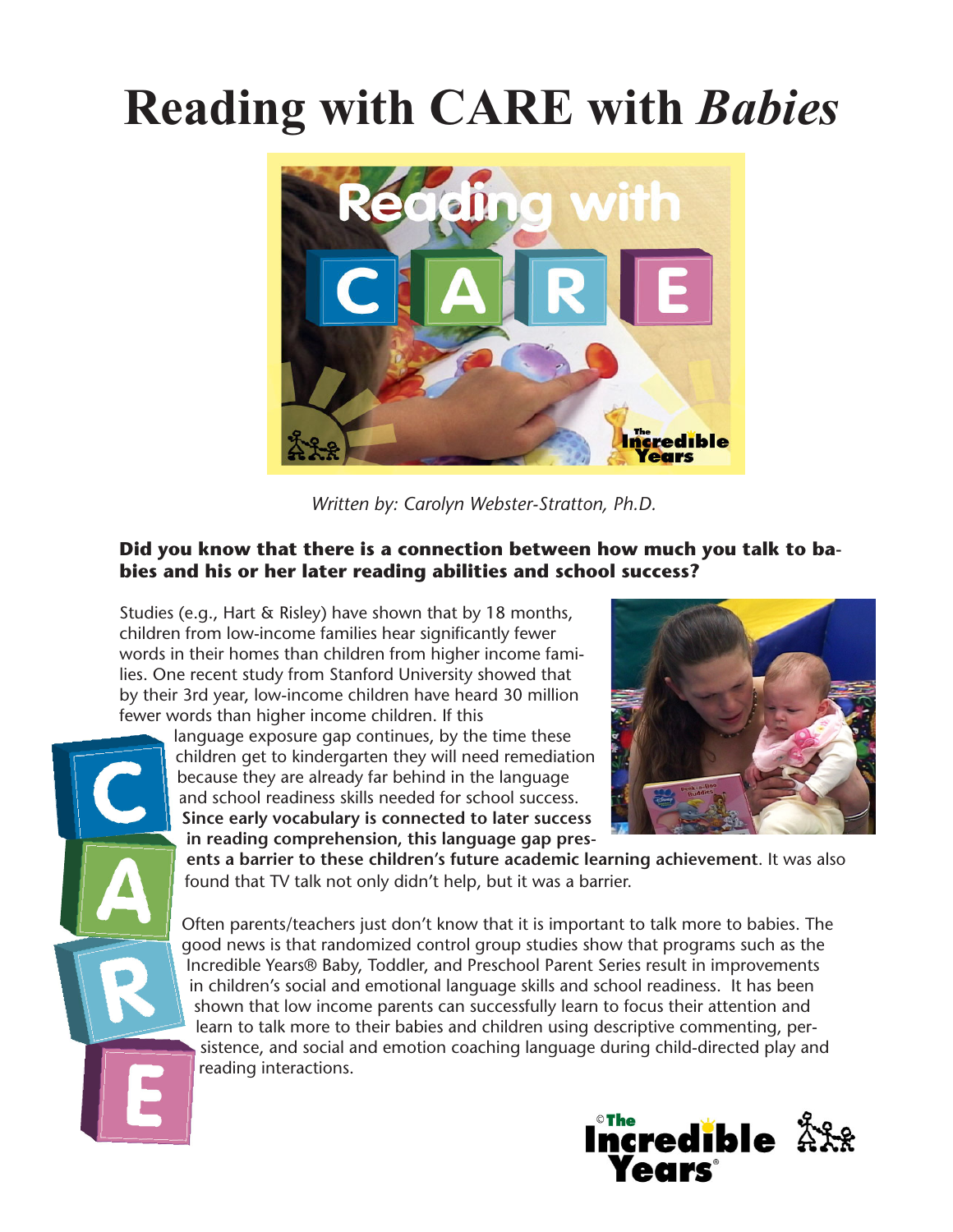Here are some tips to building baby's language vocabulary through reading interactions. This is not about flash cards, use of Ipads or computers, or memorization of words. Rather it is about loving, child-directed conversations while reading books, playing with children, or engaging in everyday routines. And yes, you must turn off your mobile phone :-)

## **Building Blocks for Reading with CARE with Babies**



**Comment**, point to and describe objects, colors, emotions, sounds and actions of pictures in touch-and-feel books. You don't need to read the actual words in the book, just point to and talk about the pictures using your native language. For example, "Teddy's nose is yellow. Baby is hungry. The train is slowing down." Allow the baby to touch the book and even to put it in his/her mouth.



**Act** enthusiastic using physical dramatizations and sound effect. For example, "that is a bird, he goes chirp chirp." (Use your hands to make a chirp sign). Use a melodious voice varying the pace, phrasing, voice rhythm and pitch of your words. Pause between sounds or vocalizations to allow the baby to respond.



**Respond** with smiles, encouragement, eye contact, cuddling and delight to the baby's smiles, body signals and pointing movements; follow what the baby is looking at and be child-directed in what you respond to.



**Expand** on the baby's sounds. If the baby says a syllable such as "la la" or "da da," mirror or repeat the sound. Or, if the baby says "ball," repeat the word and add a descriptor such as the color or shape of the ball. "Yes, that's a big, red ball!" If there are other children around,

read what they like while you are holding the baby. Let them read to the baby and imitate the baby's sounds. Start reading at any page and make up your own stories or sing while you are looking at the book.